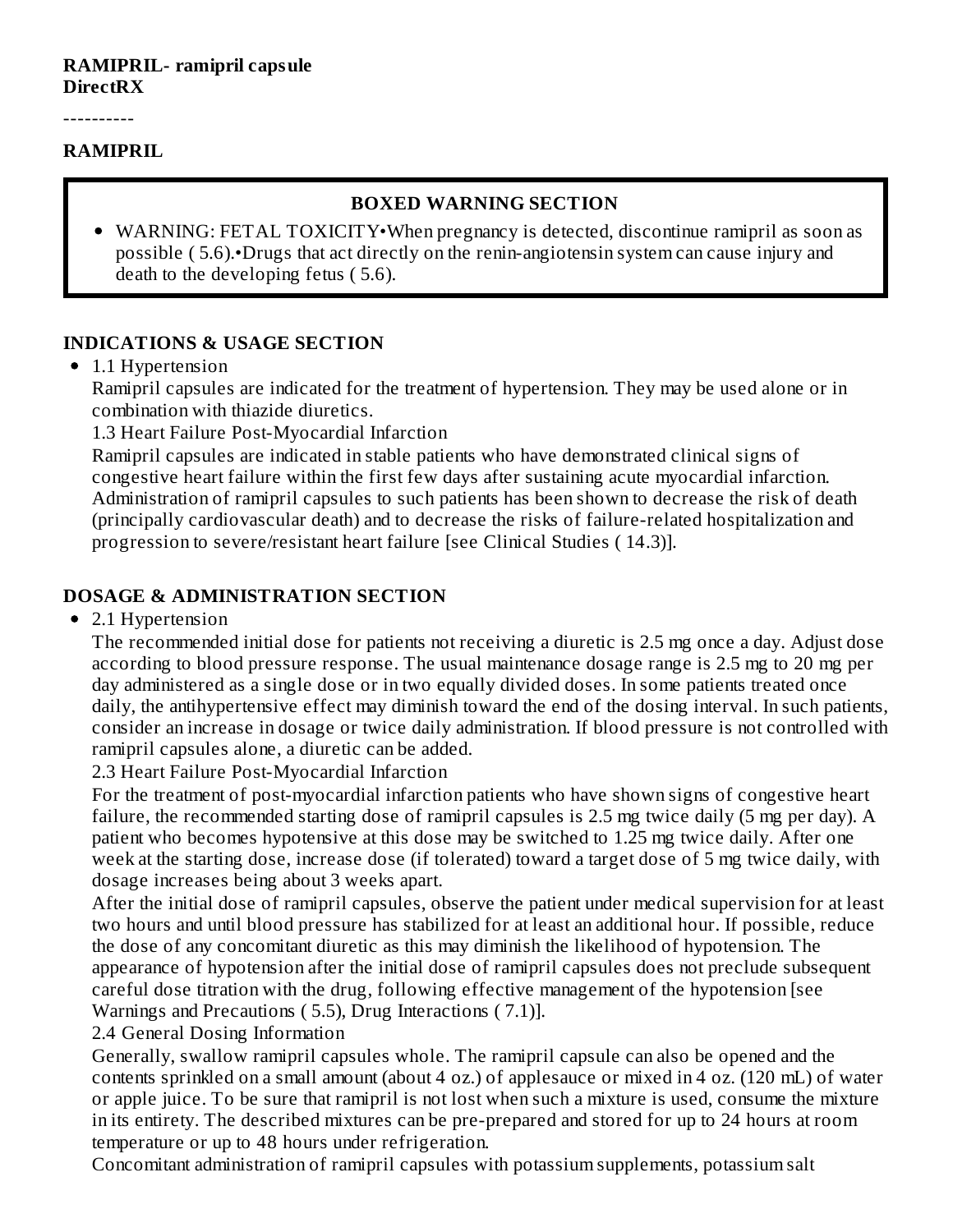substitutes, or potassium-sparing diuretics can lead to increases of serum potassium [see Warnings and Precautions ( 5.8)].

2.5 Dosage Adjustment

Renal Impairment

Establish baseline renal function in patients initiating ramipril capsules. Usual regimens of therapy with ramipril capsules may be followed in patients with estimated creatinine clearance > 40 mL/min. However, in patients with worse impairment, 25% of the usual dose of ramipril is expected to produce full therapeutic levels of ramiprilat [see Use in Specific Populations ( 8.6)]. Hypertension

For patients with hypertension and renal impairment, the recommended initial dose is 1.25 mg ramipril capsules once daily. Dosage may be titrated upward until blood pressure is controlled or to a maximum total daily dose of 5 mg.

Heart Failure Post-Myocardial Infarction

For patients with heart failure and renal impairment, the recommended initial dose is 1.25 mg ramipril capsules once daily. The dose may be increased to 1.25 mg twice daily, and up to a maximum dose of 2.5 mg twice daily depending on clinical response and tolerability.

Volume Depletion or Renal Artery Stenosis

Blood pressure decreases associated with any dose of ramipril capsules depend, in part, on the presence or absence of volume depletion (e.g., past and current diuretic use) or the presence or absence of renal artery stenosis. If such circumstances are suspected to be present, initiate dosing at 1.25 mg once daily. Adjust dosage according to blood pressure response.

# **DOSAGE FORMS & STRENGTHS SECTION**

Ramipril capsules are supplied as hard gelatin capsules containing 2.5 mg, 5 mg, and 10 mg of ramipril

# **CONTRAINDICATIONS SECTION**

Ramipril capsules are contraindicated in patients who are hypersensitive to this product or any other ACE inhibitor (e.g., a patient who has experienced angioedema during therapy with any other ACE inhibitor).

Do not coadminister ramipril capsules with aliskiren: in patients with diabetes

# **WARNINGS AND PRECAUTIONS SECTION**

5.1 Anaphylactoid and Possibly Related Reactions

Presumably because drugs that act directly on the renin-angiotensin-aldosterone system (e.g., ACE inhibitors) affect the metabolism of eicosanoids and polypeptides, including endogenous bradykinin, patients receiving these drugs (including ramipril) may be subject to a variety of adverse reactions, some of them serious.

Angioedema

Head and Neck Angioedema

Patients with a history of angioedema unrelated to ACE inhibitor therapy may be at increased risk of angioedema while receiving an ACE inhibitor.

Angioedema of the face, extremities, lips, tongue, glottis, and larynx has been reported in patients treated with ACE inhibitors. Angioedema associated with laryngeal edema can be fatal. If laryngeal stridor or angioedema of the face, tongue, or glottis occurs, discontinue treatment with ramipril and institute appropriate therapy immediately. Where there is involvement of the tongue, glottis, or larynx likely to cause airway obstruction, administer appropriate therapy (e.g., subcutaneous epinephrine solution 1:1000 [0.3 mL to 0.5 mL]) promptly [see Adverse Reactions ( 6)]. In considering the use of ramipril, note that in controlled clinical trials ACE inhibitors cause a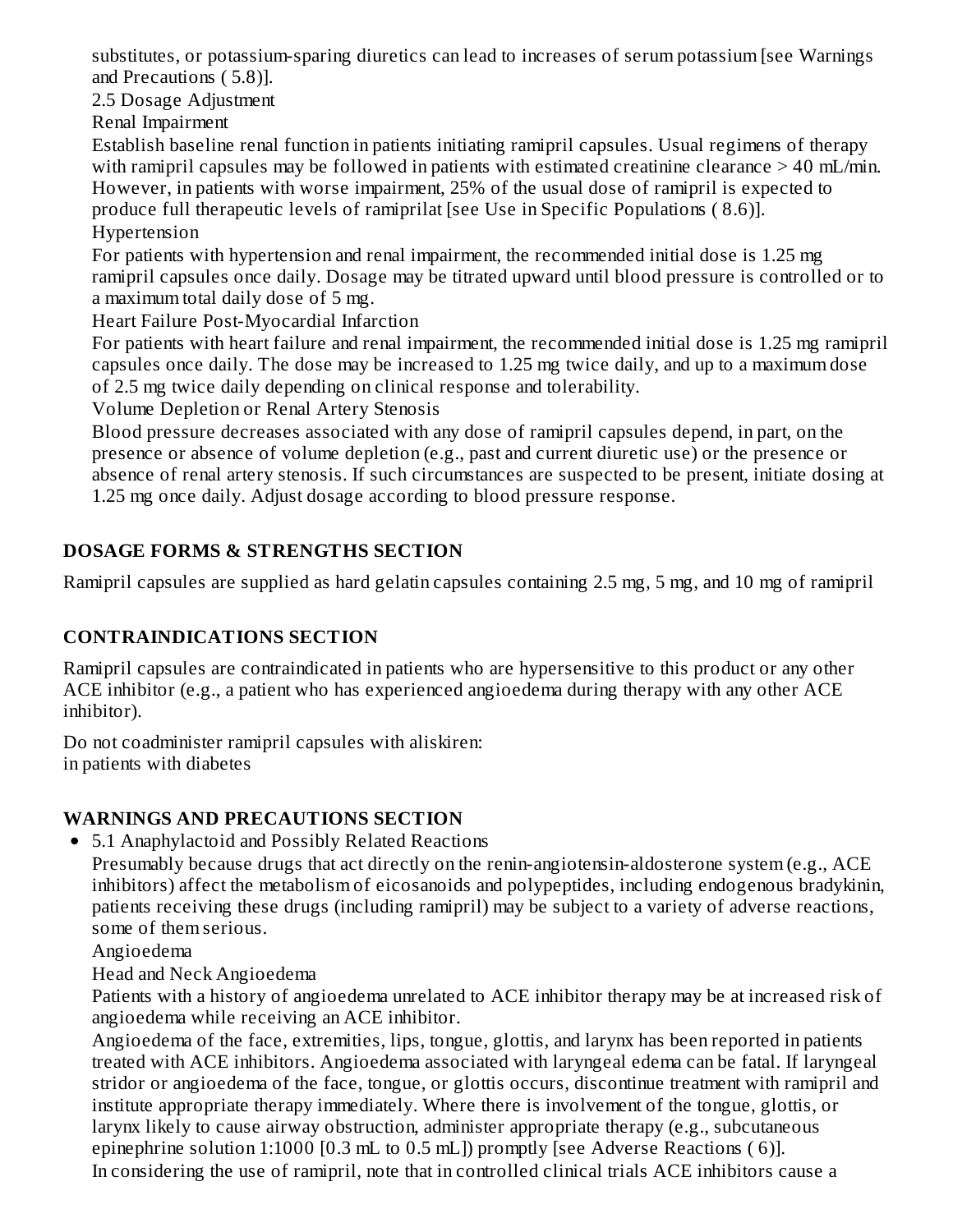higher rate of angioedema in Black patients than in non-Black patients.

In a large U.S. postmarketing study, angioedema (defined as reports of angio, face, larynx, tongue, or throat edema) was reported in 3/1523 (0.20%) Black patients and in 8/8680 (0.09%) non-Black patients. These rates were not different statistically.

Patients taking concomitant mTOR inhibitor (e.g., temsirolimus) therapy may be at increased risk for angioedema [see Drug Interactions ( 7.7)].

Intestinal Angioedema

Intestinal angioedema has been reported in patients treated with ACE inhibitors. These patients presented with abdominal pain (with or without nausea or vomiting); in some cases there was no prior history of facial angioedema and C-1 esterase levels were normal. The angioedema was diagnosed by procedures including abdominal CT scan or ultrasound, or at surgery, and symptoms resolved after stopping the ACE inhibitor. Include intestinal angioedema in the differential diagnosis of patients on ACE inhibitors presenting with abdominal pain.

Anaphylactoid Reactions During Desensitization

Two patients undergoing desensitizing treatment with hymenoptera venom while receiving ACE inhibitors sustained life-threatening anaphylactoid reactions. In the same patients, these reactions were avoided when ACE inhibitors were temporarily withheld, but they reappeared upon inadvertent rechallenge.

Anaphylactoid Reactions During Membrane Exposure

Anaphylactoid reactions have been reported in patients dialyzed with high-flux membranes and treated concomitantly with an ACE inhibitor. Anaphylactoid reactions have also been reported in patients undergoing low-density lipoprotein apheresis with dextran sulfate absorption.

5.2 Hepatic Failure and Impaired Liver Function

Rarely, ACE inhibitors, including ramipril, have been associated with a syndrome that starts with cholestatic jaundice and progresses to fulminant hepatic necrosis and sometimes death. The mechanism of this syndrome is not understood. Discontinue ramipril if patient develops jaundice or marked elevations of hepatic enzymes.

As ramipril is primarily metabolized by hepatic esterases to its active moiety, ramiprilat, patients with impaired liver function could develop markedly elevated plasma levels of ramipril. No formal pharmacokinetic studies have been carried out in hypertensive patients with impaired liver function. 5.3 Renal Impairment

As a consequence of inhibiting the renin-angiotensin-aldosterone system, changes in renal function may be anticipated in susceptible individuals. In patients with severe congestive heart failure whose renal function may depend on the activity of the renin-angiotensin-aldosterone system, treatment with ACE inhibitors, including ramipril, may be associated with oliguria or progressive azotemia and rarely with acute renal failure or death.

In hypertensive patients with unilateral or bilateral renal artery stenosis, increases in blood urea nitrogen and serum creatinine may occur. Experience with another ACE inhibitor suggests that these increases would be reversible upon discontinuation of ramipril and/or diuretic therapy. In such patients, monitor renal function during the first few weeks of therapy. Some hypertensive patients with no apparent preexisting renal vascular disease have developed increases in blood urea nitrogen and serum creatinine, usually minor and transient, especially when ramipril has been given concomitantly with a diuretic. This is more likely to occur in patients with preexisting renal impairment. Dosage reduction of ramipril and/or discontinuation of the diuretic may be required. 5.4 Neutropenia and Agranulocytosis

In rare instances, treatment with ACE inhibitors may be associated with mild reductions in red blood cell count and hemoglobin content, blood cell or platelet counts. In isolated cases, agranulocytosis, pancytopenia, and bone marrow depression may occur. Hematological reactions to ACE inhibitors are more likely to occur in patients with collagen-vascular disease (e.g., systemic lupus erythematosus, scleroderma) and renal impairment. Consider monitoring white blood cell counts in patients with collagen-vascular disease, especially if the disease is associated with impaired renal function.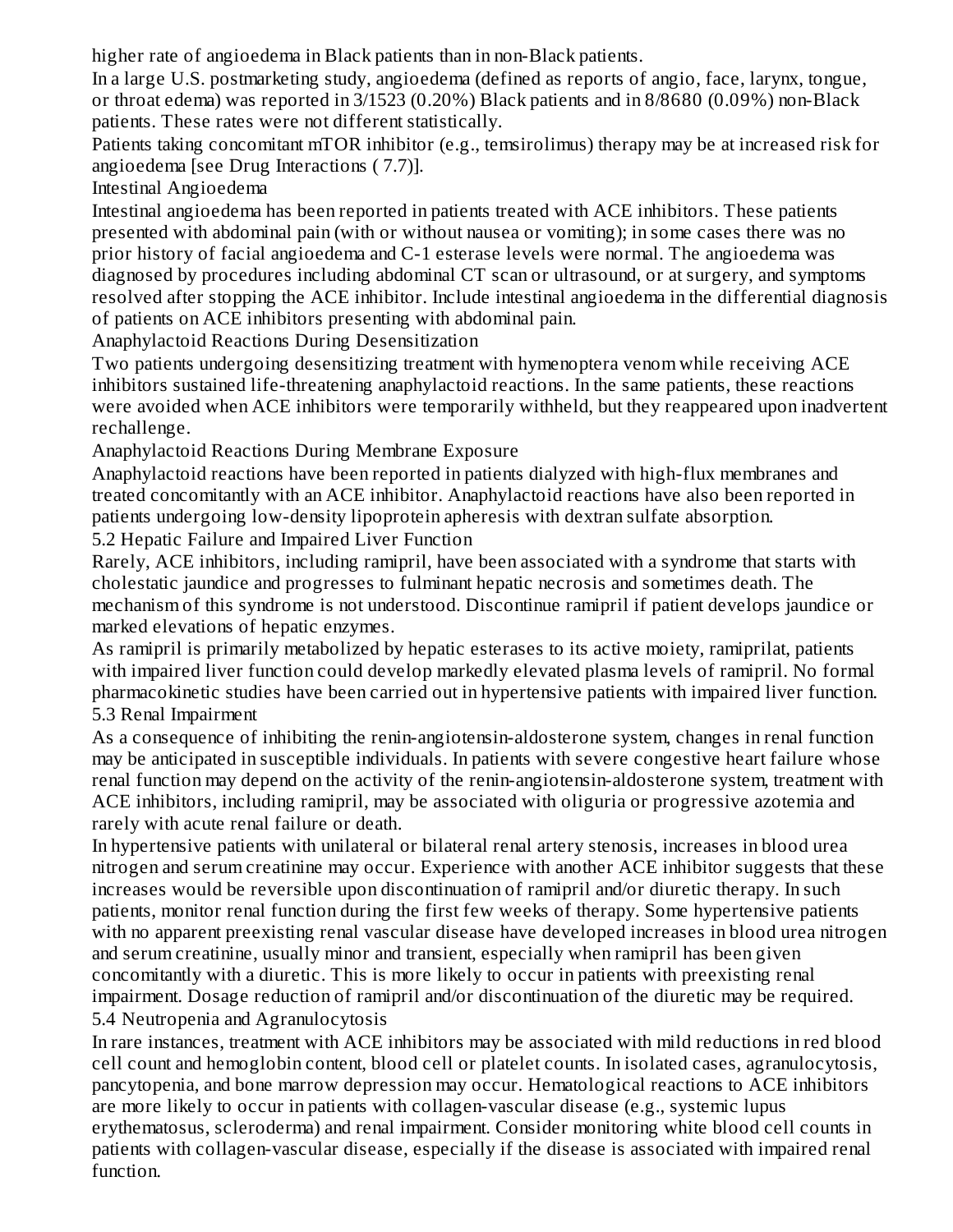## 5.5 Hypotension

General Considerations

Ramipril can cause symptomatic hypotension, after either the initial dose or a later dose when the dosage has been increased. Like other ACE inhibitors, ramipril, has been only rarely associated with hypotension in uncomplicated hypertensive patients. Symptomatic hypotension is most likely to occur in patients who have been volume- and/or salt-depleted as a result of prolonged diuretic therapy, dietary salt restriction, dialysis, diarrhea, or vomiting. Correct volume- and salt-depletion before initiating therapy with ramipril.

If excessive hypotension occurs, place the patient in a supine position and, if necessary, treat with intravenous infusion of physiological saline. Ramipril treatment usually can be continued following restoration of blood pressure and volume.

Heart Failure Post-Myocardial Infarction

In patients with heart failure post-myocardial infarction who are currently being treated with a diuretic, symptomatic hypotension occasionally can occur following the initial dose of ramipril. If the initial dose of 2.5 mg ramipril cannot be tolerated, use an initial dose of 1.25 mg ramipril to avoid excessive hypotension. Consider reducing the dose of concomitant diuretic to decrease the incidence of hypotension.

Congestive Heart Failure

In patients with congestive heart failure, with or without associated renal insufficiency, ACE inhibitor therapy may cause excessive hypotension, which may be associated with oliguria or azotemia and rarely, with acute renal failure and death. In such patients, initiate ramipril therapy under close medical supervision and follow patients closely for the first 2 weeks of treatment and whenever the dose of ramipril or diuretic is increased.

Surgery and Anesthesia

In patients undergoing surgery or during anesthesia with agents that produce hypotension, ramipril may block angiotensin II formation that would otherwise occur secondary to compensatory renin release. Hypotension that occurs as a result of this mechanism can be corrected by volume expansion.

5.6 Fetal Toxicity

Pregnancy Category D

Use of drugs that act on the renin-angiotensin system during the second and third trimesters of pregnancy reduces fetal renal function and increases fetal and neonatal morbidity and death. Resulting oligohydramnios can be associated with fetal lung hypoplasia and skeletal deformations. Potential neonatal adverse effects include skull hypoplasia, anuria, hypotension, renal failure, and death. When pregnancy is detected, discontinue ramipril as soon as possible [see Use in Specific Populations ( 8.1)].

5.7 Dual Blockade of the Renin-Angiotensin System

Dual blockade of the RAS with angiotensin receptor blockers, ACE inhibitors, or aliskiren is associated with increased risks of hypotension, hyperkalemia, and changes in renal function (including acute renal failure) compared to monotherapy. Most patients receiving the combination of two RAS inhibitors do not obtain any additional benefit compared to monotherapy. In general, avoid combined use of RAS inhibitors. Closely monitor blood pressure, renal function and electrolytes in patients on ramipril and other agents that affect the RAS.

Telmisartan

The ONTARGET trial enrolled 25,620 patients > 55 years old with atherosclerotic disease or diabetes with end-organ damage, randomized them to telmisartan only, ramipril only, or the combination, and followed them for a median of 56 months. Patients receiving the combination of telmisartan and ramipril did not obtain any benefit compared to monotherapy, but experienced an increased incidence of clinically important renal dysfunction (death, doubling of serum creatinine, or dialysis) compared with groups receiving telmisartan alone or ramipril alone. Concomitant use of telmisartan and ramipril is not recommended.

Aliskiren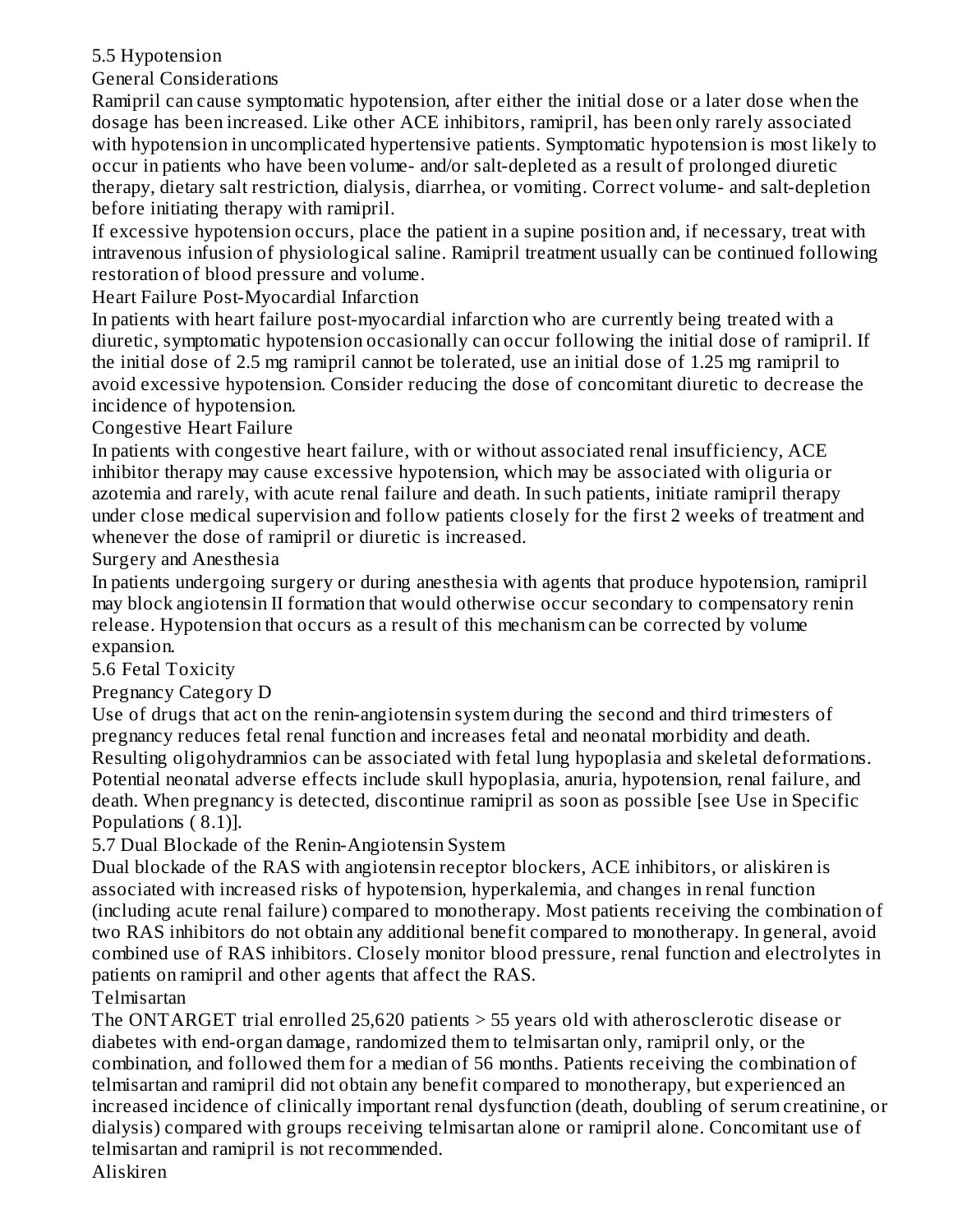Do not coadminister aliskiren with ramipril in patients with diabetes. Avoid concomitant use of aliskiren with ramipril in patients with renal impairment  $(GFR < 60$  mL/min/1.73 m2). 5.8 Hyperkalemia

In clinical trials with ramipril, hyperkalemia (serum potassium > 5.7 mEq/L) occurred in approximately 1% of hypertensive patients receiving ramipril. In most cases, these were isolated values, which resolved despite continued therapy. None of these patients were discontinued from the trials because of hyperkalemia. Risk factors for the development of hyperkalemia include renal insufficiency, diabetes mellitus, and the concomitant use of potassium-sparing diuretics, potassium supplements, and/or potassium-containing salt substitutes, which should be used cautiously, if at all, with ramipril [see Drug Interactions  $(7.1)$ ].

5.9 Cough

Presumably caused by inhibition of the degradation of endogenous bradykinin, persistent nonproductive cough has been reported with all ACE inhibitors, always resolving after discontinuation of therapy. Consider the possibility of angiotensin converting enzyme inhibitor induced-cough in the differential diagnosis of cough.

## **ADVERSE REACTIONS SECTIONADVERSE REACTIONS SECTION**

6.1 Clinical Trials Experience

Because clinical trials are conducted under widely varying conditions, the adverse reaction rates observed in the clinical trials of a drug cannot be directly compared to rates in the clinical trials of another drug and may not reflect the rates observed in practice.

Hypertension

Ramipril has been evaluated for safety in over 4000 patients with hypertension; of these, 1230 patients were studied in U.S. controlled trials, and 1107 were studied in foreign controlled trials. Almost 700 of these patients were treated for at least one year. The overall incidence of reported adverse events was similar in ramipril and placebo patients. The most frequent clinical side effects (possibly or probably related to study drug) reported by patients receiving ramipril in placebocontrolled trials were: headache (5.4%), dizziness (2.2%), and fatigue or asthenia (2.0%), but only the last one was more common in ramipril patients than in patients given placebo. Generally the side effects were mild and transient, and there was no relation to total dosage within the range of 1.25 mg to 20 mg. Discontinuation of therapy because of a side effect was required in approximately 3% of U.S. patients treated with ramipril. The most common reasons for discontinuation were: cough  $(1.0\%)$ , dizziness  $(0.5\%)$ , and impotence  $(0.4\%)$ .

Of observed side effects considered possibly or probably related to study drug that occurred in U.S. placebo-controlled trials in more than 1% of patients treated with ramipril, only asthenia (fatigue) was more common on ramipril than placebo  $(2\%$  [n = 13/651] vs. 1% [n = 2/286], respectively).

In placebo-controlled trials, there was also an excess of upper respiratory infection and flu syndrome in the ramipril group, not attributed at that time to ramipril. As these studies were carried out before the relationship of cough to ACE inhibitors was recognized, some of these events may represent ramipril-induced cough. In a later 1 year study, increased cough was seen in almost 12% of ramipril patients, with about 4% of patients requiring discontinuation of treatment. Heart Failure Post-Myocardial Infarction

AIRE Study

Adverse reactions (except laboratory abnormalities) considered possibly/probably related to study drug that occurred in more than 1% of patients and more frequently on ramipril are shown below. The incidences are from the AIRE study. The follow-up time was between 6 and 46 months for this study.

**Table 2. Percentage of Patients With Advers e Events Possibly/ Probably Related to Study Drug—Placebo-Controlled (AIRE) Mortality Study**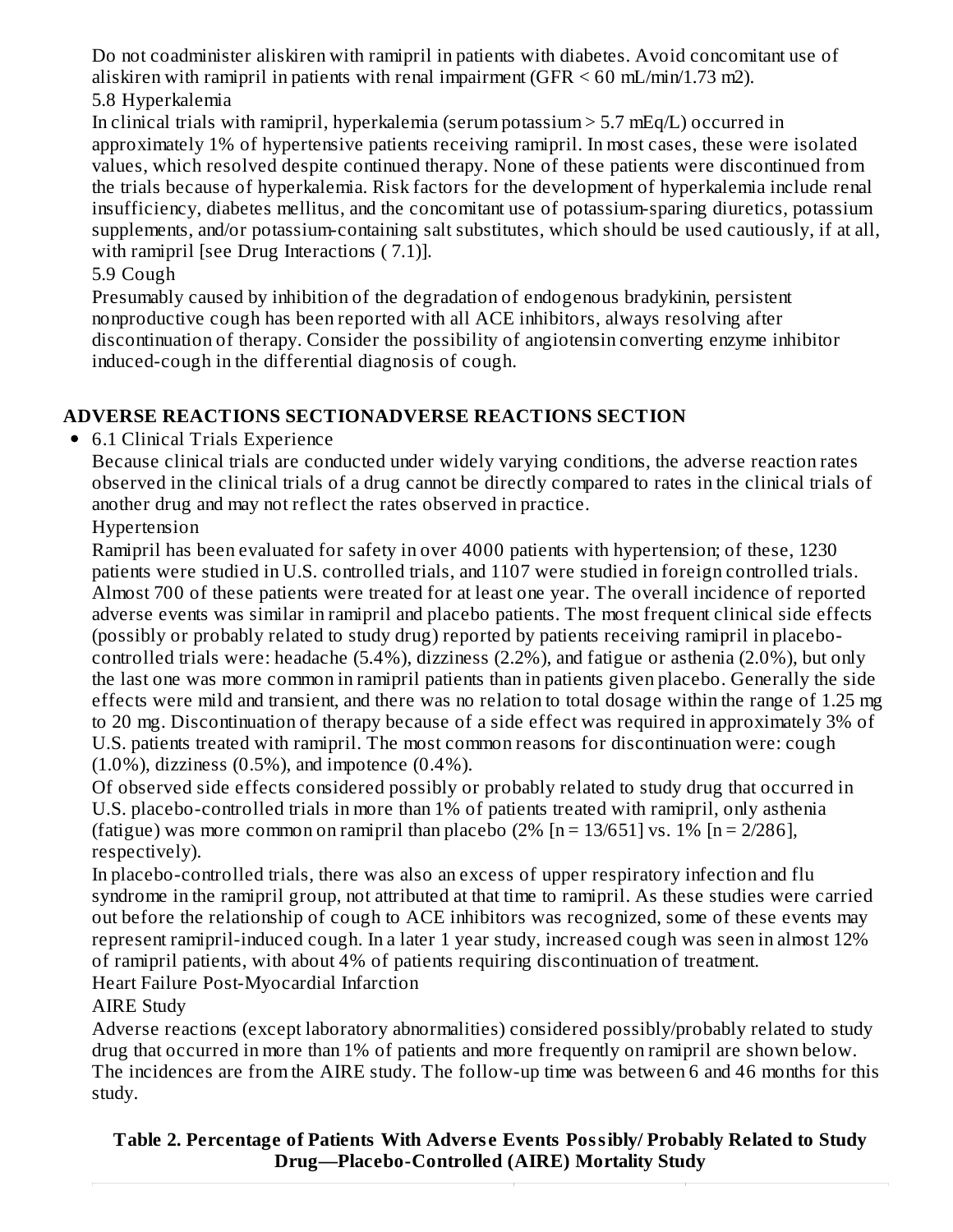| Adverse Event            | Placebo     | Ramipril     |  |
|--------------------------|-------------|--------------|--|
|                          | $(N = 982)$ | $(N = 1004)$ |  |
| Hypotension              | 5%          | 11%          |  |
| Cough increased          | 4%          | 8%           |  |
| <b>Dizziness</b>         | 3%          | 4%           |  |
| Angina pectoris          | 2%          | 3%           |  |
| Nausea                   | 1%          | 2%           |  |
| Postural hypotension     | 1%          | 2%           |  |
| Syncope                  | 1%          | 2%           |  |
| Vomiting                 | 0.5%        | 2%           |  |
| Vertigo                  | 0.7%        | 2%           |  |
| Abnormal kidney function | 0.5%        | 1%           |  |
| Diarrhea                 | 0.4%        | 1%           |  |

Other Adverse Reactions

Other adverse reactions reported in controlled clinical trials (in less than 1% of ramipril patients), or rarer events seen in postmarketing experience, include the following (in some, a causal relationship to drug is uncertain):

Body as a whole: Anaphylactoid reactions [see Warnings and Precautions ( 5.1)].

Cardiovascular: Symptomatic hypotension (reported in 0.5% of patients in U.S. trials) [see Warnings and Precautions( 5.5)], syncope, and palpitations.

Hematologic: Pancytopenia, hemolytic anemia, and thrombocytopenia.

Decreases in hemoglobin or hematocrit (a low value and a decrease of 5 g/dL or 5%, respectively) were rare, occurring in 0.4% of patients receiving ramipril alone and in 1.5% of patients receiving ramipril plus a diuretic.

Renal: Acute renal failure. Some hypertensive patients with no apparent preexisting renal disease have developed minor, usually transient, increases in blood urea nitrogen and serum creatinine when taking ramipril, particularly when ramipril was given concomitantly with a diuretic [see Warnings and Precautions ( 5.3)].

Angioneurotic edema: Angioneurotic edema has been reported in 0.3% of patients in U.S. clinical trials of ramipril [seeWarnings and Precautions ( 5.1)].

Gastrointestinal: Hepatic failure, hepatitis, jaundice, pancreatitis, abdominal pain (sometimes with enzyme changes suggesting pancreatitis), anorexia, constipation, diarrhea, dry mouth, dyspepsia, dysphagia, gastroenteritis, increased salivation, and taste disturbance.

Dermatologic: Apparent hypersensitivity reactions (manifested by urticaria, pruritus, or rash, with or without fever), photosensitivity, purpura, onycholysis, pemphigus, pemphigoid, erythema multiforme, toxic epidermal necrolysis, and Stevens-Johnson syndrome.

Neurologic and Psychiatric: Anxiety, amnesia, convulsions, depression, hearing loss, insomnia, nervousness, neuralgia, neuropathy, paresthesia, somnolence, tinnitus, tremor, vertigo, and vision disturbances.

Miscellaneous: As with other ACE inhibitors, a symptom complex has been reported which may include a positive ANA, an elevated erythrocyte sedimentation rate, arthralgia/arthritis, myalgia, fever, vasculitis, eosinophilia, photosensitivity, rash and other dermatologic manifestations. Additionally, as with other ACE inhibitors, eosinophilic pneumonitis has been reported.

Other: Arthralgia, arthritis, dyspnea, edema, epistaxis, impotence, increased sweating, malaise, myalgia, and weight gain.

6.2 Postmarketing Experience

In addition to adverse reactions reported from clinical trials, there have been rare reports of hypoglycemia reported during ramipril therapy when given to patients concomitantly taking oral hypoglycemic agents or insulin. The causal relationship is unknown.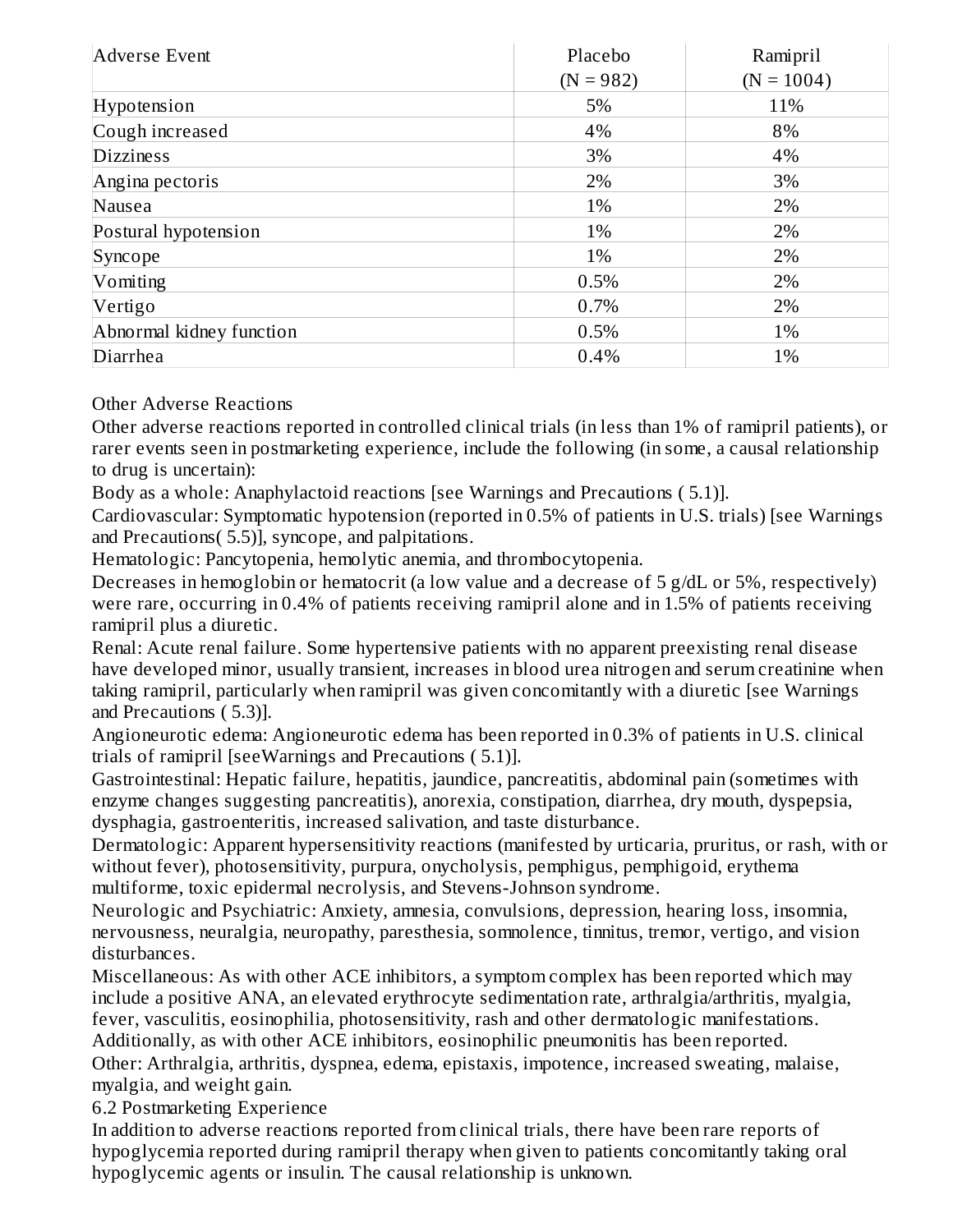## 6.3 Clinical Laboratory Test Findings

Creatinine and Blood Urea Nitrogen: Increases in creatinine levels occurred in 1.2% of patients receiving ramipril alone, and in 1.5% of patients receiving ramipril and a diuretic. Increases in blood urea nitrogen levels occurred in 0.5% of patients receiving ramipril alone and in 3% of patients receiving ramipril with a diuretic. None of these increases required discontinuation of treatment. Increases in these laboratory values are more likely to occur in patients with renal insufficiency or those pretreated with a diuretic and, based on experience with other ACE inhibitors, would be expected to be especially likely in patients with renal artery stenosis [see Warnings and Precautions ( 5.3)]. As ramipril decreases aldosterone secretion, elevation of serum potassium can occur. Use potassium supplements and potassium sparing diuretics with caution, and monitor the patient's serum potassium frequently [see Warnings and Precautions ( 5.8)].

Hemoglobin and Hematocrit: Decreases in hemoglobin or hematocrit (a low value and a decrease of 5 g/dL or 5%, respectively) were rare, occurring in 0.4% of patients receiving ramipril alone and in 1.5% of patients receiving ramipril plus a diuretic. No U.S. patients discontinued treatment because of decreases in hemoglobin or hematocrit.

Other (causal relationships unknown): Clinically important changes in standard laboratory tests were rarely associated with ramipril administration. Elevations of liver enzymes, serum bilirubin, uric acid, and blood glucose have been reported, as have cases of hyponatremia and scattered incidents of leucopenia, eosinophilia, and proteinuria. In U.S. trials, less than 0.2% of patients discontinued treatment for laboratory abnormalities; all of these were cases of proteinuria or abnormal liverfunction tests.

## **DRUG INTERACTIONS SECTION**

### • 7.1 Diuretics

Patients on diuretics, especially those in whom diuretic therapy was recently instituted, may occasionally experience an excessive reduction of blood pressure after initiation of therapy with ramipril. The possibility of hypotensive effects with ramipril can be minimized by either decreasing or discontinuing the diuretic or increasing the salt intake prior to initiation of treatment with ramipril. If this is not possible, reduce the starting dose [see Dosage and Administration ( 2)].

Ramipril can attenuate potassium loss caused by thiazide diuretics. Potassium-sparing diuretics (spironolactone, amiloride, triamterene, and others) or potassium supplements can increase the risk of hyperkalemia. Therefore, if concomitant use of such agents is indicated, monitor the patient's serum potassium frequently.

7.2 Other Agents Affecting RAS

In general, avoid combined use of RAS inhibitors [see Warnings and Precautions ( 5.7)]. Do not coadminister aliskiren with ramipril in patients with diabetes [see Contraindications ( 4)]. 7.3 Lithium

Increased serum lithium levels and symptoms of lithium toxicity have been reported in patients receiving ACE inhibitors during therapy with lithium; therefore, frequent monitoring of serum lithium levels is recommended. If a diuretic is also used, the risk of lithium toxicity may be increased.

### 7.4 Gold

Nitritoid reactions (symptoms include facial flushing, nausea, vomiting and hypotension) have been reported rarely in patients on therapy with injectable gold (sodium aurothiomalate) and concomitant ACE inhibitor therapy including ramipril.

7.5 Non-Steroidal Anti-Inflammatory Agents Including Selective Cyclooxygenase-2 Inhibitors (COX-2 Inhibitors)

In patients who are elderly, volume-depleted (including those on diuretic therapy), or with compromised renal function, coadministration of NSAIDs, including selective COX-2 inhibitors, with ACE inhibitors, including ramipril, may result in deterioration of renal function, including possible acute renal failure. These effects are usually reversible. Monitor renal function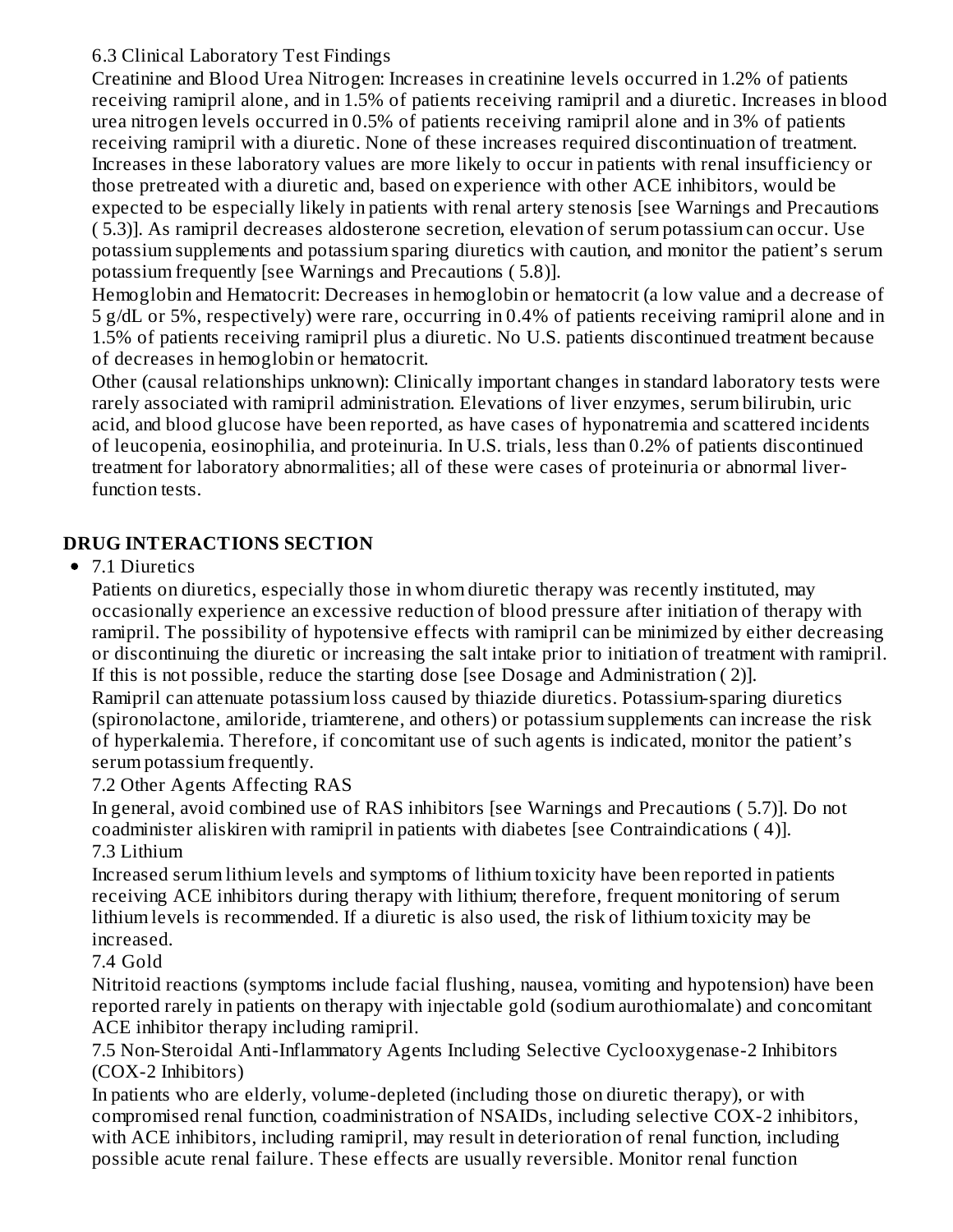periodically in patients receiving ramipril and NSAID therapy.

The antihypertensive effect of ACE inhibitors, including ramipril, may be attenuated by NSAIDs. 7.6 mTOR Inhibitors

Patients taking concomitant mTOR inhibitor (e.g., temsirolimus) therapy may be at increased risk for angioedema [see Warnings and Precautions ( 5.1)].

## **USE IN SPECIFIC POPULATIONS SECTION**

### • 8.1 Pregnancy

Teratogenic Effects

Pregnancy category D

Use of drugs that act on the renin-angiotensin system during the second and third trimesters of pregnancy reduces fetal renal function and increases fetal and neonatal morbidity and death. Resulting oligohydramnios can be associated with fetal lung hypoplasia and skeletal deformations. Potential neonatal adverse effects include skull hypoplasia, anuria, hypotension, renal failure, and death. When pregnancy is detected, discontinue ramipril as soon as possible. These adverse outcomes are usually associated with use of these drugs in the second and third trimester of pregnancy. Most epidemiologic studies examining fetal abnormalities after exposure to antihypertensive use in the first trimester have not distinguished drugs affecting the reninangiotensin system from other antihypertensive agents. Appropriate management of maternal hypertension during pregnancy is important to optimize outcomes for both mother and fetus. In the unusual case that there is no appropriate alternative to therapy with drugs affecting the reninangiotensin system for a particular patient, apprise the mother of the potential risk to the fetus. Perform serial ultrasound examinations to assess the intra-amniotic environment. If oligohydramnios is observed, discontinue ramipril unless it is considered life-saving for the mother. Fetal testing may be appropriate, based on the week of pregnancy. Patients and physicians should be aware, however, that oligohydramnios may not appear until after the fetus has sustained irreversible injury. Closely observe infants with histories of in utero exposure to ramipril for hypotension, oliguria, and hyperkalemia [see Use in Specific Populations ( 8.4)].

## 8.3 Nursing Mothers

Ingestion of a single 10 mg oral dose of ramipril resulted in undetectable amounts of ramipril and its metabolites in breast milk. However, because multiple doses may produce low milk concentrations that are not predictable from a single dose, do not use ramipril in nursing mothers.

# 8.4 Pediatric Use

Neonates with a history of in utero exposure to ramipril:

If oliguria or hypotension occurs, direct attention toward support of blood pressure and renal perfusion. Exchange transfusions or dialysis may be required as a means of reversing hypotension and/or substituting for disordered renal function. Ramipril, which crosses the placenta, can be removed from the neonatal circulation by these means, but limited experience has not shown that such removal is central to the treatment of these infants.

Safety and effectiveness in pediatric patients have not been established. Irreversible kidney damage has been observed in very young rats given a single dose of ramipril.

# 8.5 Geriatric Use

Of the total number of patients who received ramipril in U.S. clinical studies of ramipril, 11.0% were  $\geq 65$  years of age while 0.2% were  $\geq 75$  years of age. No overall differences in effectiveness or safety were observed between these patients and younger patients, and other reported clinical experience has not identified differences in responses between the elderly and younger patients, but a greater sensitivity of some older individuals cannot be ruled out.

One pharmacokinetic study conducted in hospitalized elderly patients indicated that peak ramiprilat levels and area under the plasma concentration-time curve (AUC) for ramiprilat are higher in older patients.

8.6 Renal Impairment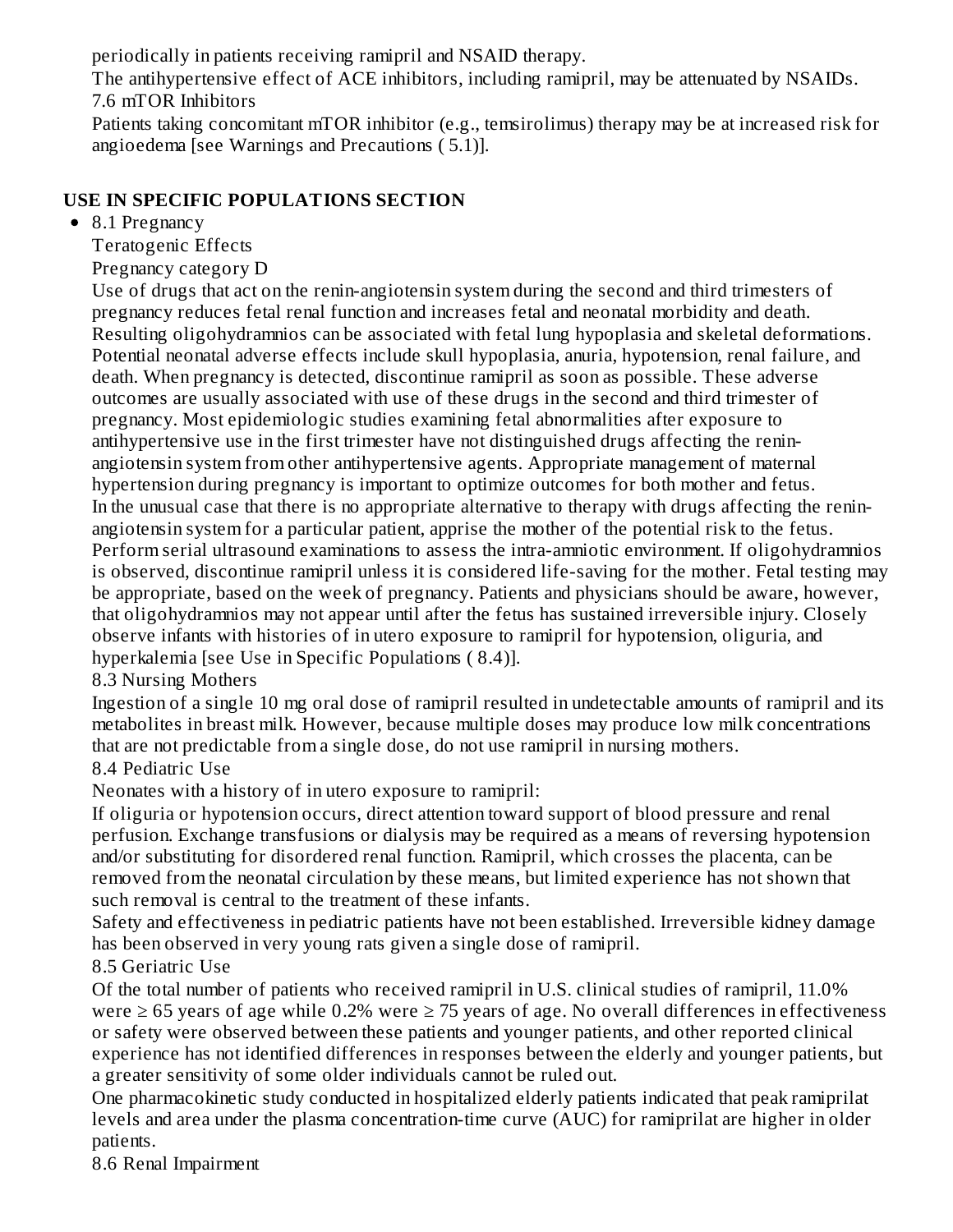A single-dose pharmacokinetic study was conducted in hypertensive patients with varying degrees of renal impairment who received a single 10 mg dose of ramipril. Patients were stratified into four groups based on initial estimates of creatinine clearance: normal (> 80 mL/min), mild impairment (40 to 80 mL/min), moderate impairment (15 to 40 mL/min), and severe impairment (< 15 mL/min). On average, the AUC0-24h for ramiprilat was approximately 1.7 fold higher, 3.0 fold higher, and 3.2 fold higher in the groups with mild, moderate, and severe renal impairment, respectively, compared to the group with normal renal function. Overall, the results suggest that the starting dose of ramipril should be adjusted downward in patients with moderate-to-severe renal impairment.

### **OVERDOSAGE SECTION**

Single oral doses of ramipril in rats and mice of 10 g/kg to 11 g/kg resulted in significant lethality. In dogs, oral doses as high as 1 g/kg induced only mild gastrointestinal distress. Limited data on human overdosage are available. The most likely clinical manifestations would be symptoms attributable to hypotension.

Laboratory determinations of serum levels of ramipril and its metabolites are not widely available, and such determinations have, in any event, no established role in the management of ramipril overdose.

No data are available to suggest physiological maneuvers (e.g., maneuvers to change the pH of the urine) that might accelerate elimination of ramipril and its metabolites. Similarly, it is not known which, if any, of these substances can be effectively removed from the body by hemodialysis.

Angiotensin II could presumably serve as a specific antagonist-antidote in the setting of ramipril overdose, but angiotensin II is essentially unavailable outside of scattered research facilities. Because the hypotensive effect of ramipril is achieved through vasodilation and effective hypovolemia, it is reasonable to treat ramipril overdose by infusion of normal saline solution.

### **DESCRIPTION SECTION**

Ramipril is a 2-aza-bicyclo[3.3.0]-octane-3-carboxylic acid derivative. It is a white or almost white crystalline powder soluble in polar organic solvents and buffered aqueous solutions. Ramipril melts between 105°C and 112°C.

The CAS Registry Number is 87333-19-5. Ramipril's chemical name is (2S,3aS,6aS)-1[(S)-N-[(S)-1 carboxy-3-phenylpropyl]alanyl]octahydrocyclopenta[b]pyrrole-2-carboxylic acid, 1-ethyl ester; its structural formula is:

Chemical structure for ramipril

C23H32N2O5 M.W. 416.5

Ramiprilat, the diacid metabolite of ramipril, is a non-sulfhydryl angiotensin converting enzyme inhibitor. Ramipril is converted to ramiprilat by hepatic cleavage of the ester group.

Ramipril is supplied as hard shell capsules for oral administration containing 2.5 mg, 5 mg, and 10 mg of ramipril. The inactive ingredients are black iron oxide, gelatin, lactose anhydrous, pregelatinized starch, propylene glycol, shellac, sodium stearyl fumarate, and titanium dioxide. The imprinting ink may contain potassium hydroxide. Additionally, the 2.5 mg capsule shell contains yellow iron oxide and red iron oxide, the 5 mg capsule shell contains red iron oxide, and the 10 mg capsule shell contains FD&C Blue #2.

### **CLINICAL PHARMACOLOGY SECTION**

• 12.1 Mechanism of Action

Ramipril and ramiprilat inhibit ACE in human subjects and animals. Angiotensin converting enzyme is a peptidyl dipeptidase that catalyzes the conversion of angiotensin I to the vasoconstrictor substance, angiotensin II. Angiotensin II also stimulates aldosterone secretion by the adrenal cortex. Inhibition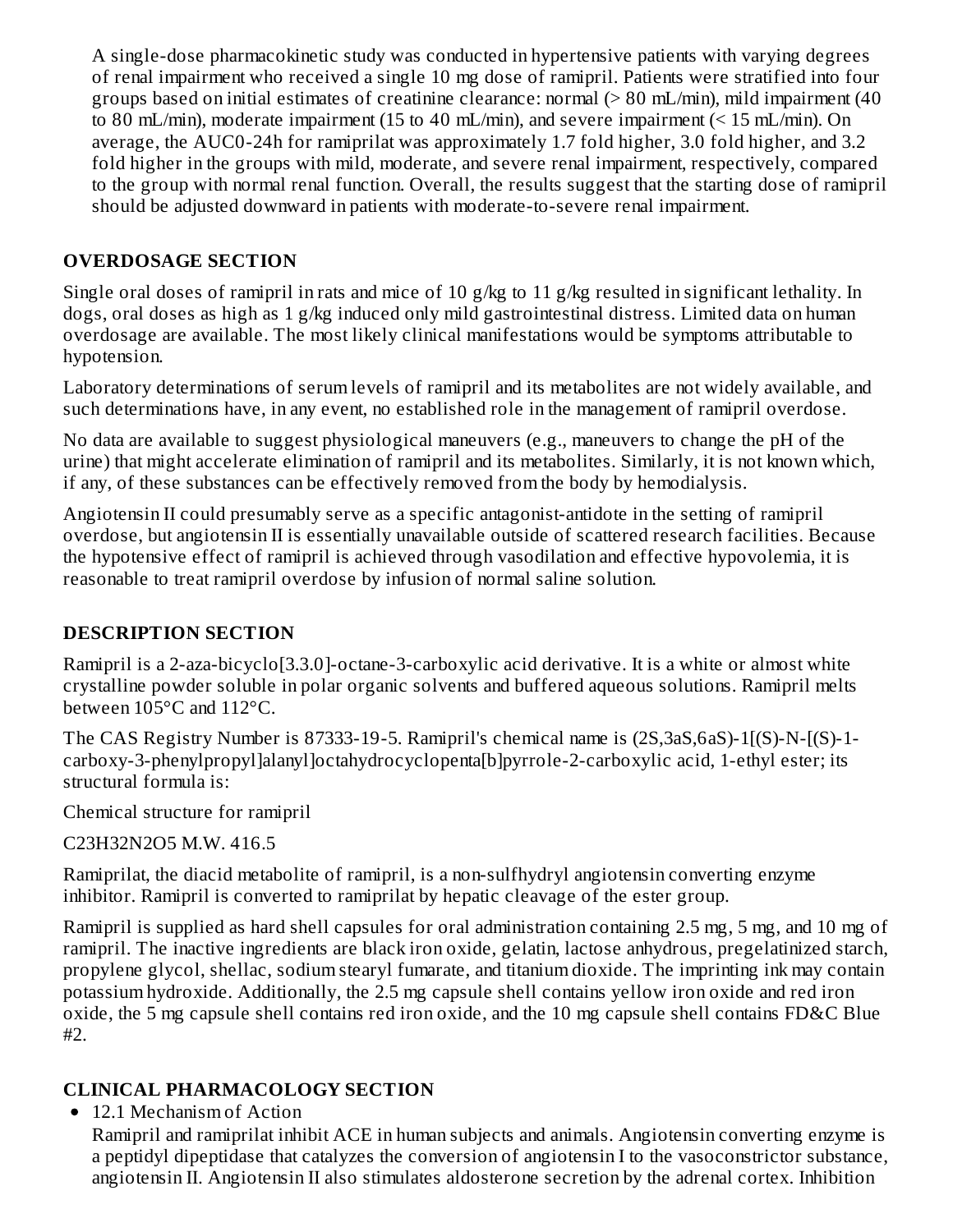of ACE results in decreased plasma angiotensin II, which leads to decreased vasopressor activity and to decreased aldosterone secretion. The latter decrease may result in a small increase of serum potassium. In hypertensive patients with normal renal function treated with ramipril alone for up to 56 weeks, approximately 4% of patients during the trial had an abnormally high serum potassium and an increase from baseline greater than 0.75 mEq/L, and none of the patients had an abnormally low potassium and a decrease from baseline greater than 0.75 mEq/L. In the same study, approximately 2% of patients treated with ramipril and hydrochlorothiazide for up to 56 weeks had abnormally high potassium values and an increase from baseline of 0.75 mEq/L or greater; and approximately 2% had abnormally low values and decreases from baseline of 0.75 mEq/L or greater [see Warnings and Precautions ( 5.8)]. Removal of angiotensin II negative feedback on renin secretion leads to increased plasma renin activity.

The effect of ramipril on hypertension appears to result at least in part from inhibition of both tissue and circulating ACE activity, thereby reducing angiotensin II formation in tissue and plasma. Angiotensin converting enzyme is identical to kininase, an enzyme that degrades bradykinin. Whether increased levels of bradykinin, a potent vasopressor peptide, play a role in the therapeutic effects of ramipril remains to be elucidated.

While the mechanism through which ramipril lowers blood pressure is believed to be primarily suppression of the renin-angiotensin-aldosterone system, ramipril has an antihypertensive effect even in patients with low-renin hypertension. Although ramipril was antihypertensive in all races studied, Black hypertensive patients (usually a low-renin hypertensive population) had a blood pressure lowering response to monotherapy, albeit a smaller average response, than non-Black patients.

### 12.2 Pharmacodynamics

Single doses of ramipril of 2.5 mg to 20 mg produce approximately 60% to 80% inhibition of ACE activity 4 hours after dosing with approximately 40% to 60% inhibition after 24 hours. Multiple oral doses of ramipril of 2.0 mg or more cause plasma ACE activity to fall by more than 90% 4 hours after dosing, with over 80% inhibition of ACE activity remaining 24 hours after dosing. The more prolonged effect of even small multiple doses presumably reflects saturation of ACE binding sites by ramiprilat and relatively slow release from those sites.

### 12.3 Pharmacokinetics

### Absorption

Following oral administration of ramipril, peak plasma concentrations (Cmax) of ramipril are reached within 1 hour. The extent of absorption is at least 50% to 60%, and is not significantly influenced by the presence of food in the gastrointestinal tract, although the rate of absorption is reduced.

In a trial in which subjects received ramipril capsules or the contents of identical capsules dissolved in water, dissolved in apple juice, or suspended in applesauce, serum ramiprilat levels were essentially unrelated to the use or non-use of the concomitant liquid or food.

### Distribution

Cleavage of the ester group (primarily in the liver) converts ramipril to its active diacid metabolite, ramiprilat. Peak plasma concentrations of ramiprilat are reached 2 to 4 hours after drug intake. The serum protein binding of ramipril is about 73% and that of ramiprilat about 56%; in vitro, these percentages are independent of concentration over the range of 0.01 mcg/mL to 10 mcg/mL. Metabolism

Ramipril is almost completely metabolized to ramiprilat, which has about 6 times the ACE inhibitory activity of ramipril, and to the diketopiperazine ester, the diketopiperazine acid, and the glucuronides of ramipril and ramiprilat, all of which are inactive.

Plasma concentrations of ramipril and ramiprilat increase with increased dose, but are not strictly dose-proportional. The 24 hour AUC for ramiprilat, however, is dose-proportional over the 2.5 mg to 20 mg dose range. The absolute bioavailabilities of ramipril and ramiprilat were 28% and 44%, respectively, when 5 mg of oral ramipril was compared with the same dose of ramipril given intravenously.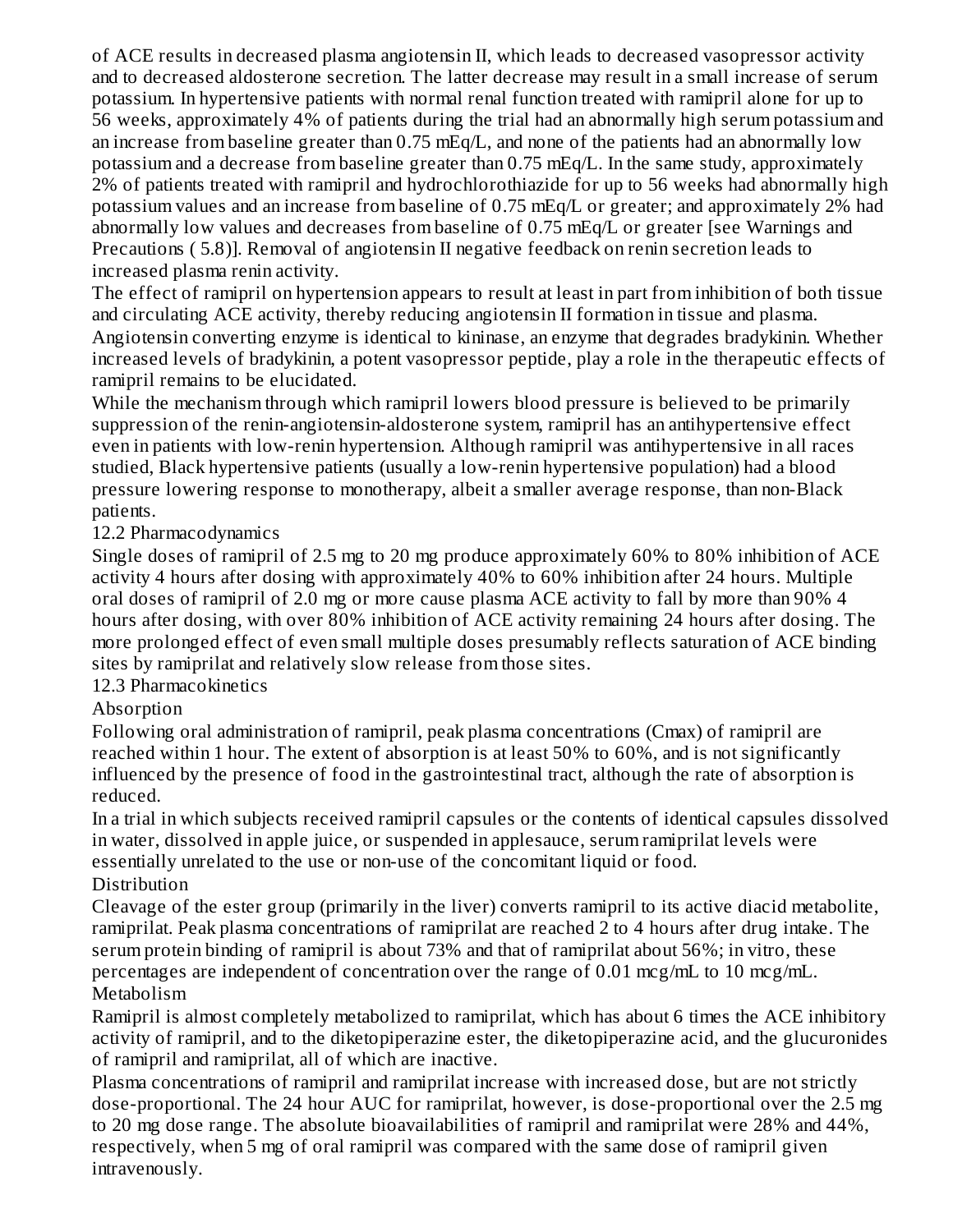After once-daily dosing, steady-state plasma concentrations of ramiprilat are reached by the fourth dose. Steady-state concentrations of ramiprilat are somewhat higher than those seen after the first dose of ramipril, especially at low doses (2.5 mg), but the difference is clinically insignificant. Plasma concentrations of ramiprilat decline in a triphasic manner (initial rapid decline, apparent elimination phase, terminal elimination phase). The initial rapid decline, which represents distribution of the drug into a large peripheral compartment and subsequent binding to both plasma and tissue ACE, has a half-life of 2 to 4 hours. Because of its potent binding to ACE and slow dissociation from the enzyme, ramiprilat shows two elimination phases. The apparent elimination phase corresponds to the clearance of free ramiprilat and has a half-life of 9 to 18 hours. The terminal elimination phase has a prolonged half-life (> 50 hours) and probably represents the binding/dissociation kinetics of the ramiprilat/ACE complex. It does not contribute to the accumulation of the drug. After multiple daily doses of ramipril 5 mg to 10 mg, the half-life of ramiprilat concentrations within the therapeutic range was 13 to 17 hours.

In patients with creatinine clearance  $\leq 40$  mL/min/1.73 m2, peak levels of ramiprilat are approximately doubled, and trough levels may be as much as quintupled. In multiple-dose regimens, the total exposure to ramiprilat (AUC) in these patients is 3 to 4 times as large as it is in patients with normal renal function who receive similar doses.

In patients with impaired liver function, the metabolism of ramipril to ramiprilat appears to be slowed, possibly because of diminished activity of hepatic esterases, and plasma ramipril levels in these patients are increased about 3 fold. Peak concentrations of ramiprilat in these patients, however, are not different from those seen in subjects with normal hepatic function, and the effect of a given dose on plasma ACE activity does not vary with hepatic function. Excretion

After oral administration of ramipril, about 60% of the parent drug and its metabolites are eliminated in the urine, and about 40% is found in the feces. Drug recovered in the feces may represent both biliary excretion of metabolites and/or unabsorbed drug, however the proportion of a dose eliminated by the bile has not been determined. Less than 2% of the administered dose is recovered in urine as unchanged ramipril.

The urinary excretion of ramipril, ramiprilat, and their metabolites is reduced in patients with impaired renal function. Compared to normal subjects, patients with creatinine clearance < 40 mL/min/1.73 m2 had higher peak and trough ramiprilat levels and slightly longer times to peak concentrations.

# **NONCLINICAL TOXICOLOGY SECTION**

# 13.1 Carcinogenesis, Mutagenesis, Impairment of Fertility

No evidence of a tumorigenic effect was found when ramipril was given by gavage to rats for up to 24 months at doses of up to 500 mg/kg/day or to mice for up to 18 months at doses of up to 1000 mg/kg/day. (For either species, these doses are about 200 times the maximum recommended human dose when compared on the basis of body surface area.) No mutagenic activity was detected in the Ames test in bacteria, the micronucleus test in mice, unscheduled DNA synthesis in a human cell line, or a forward gene-mutation assay in a Chinese hamster ovary cell line. Several metabolites and degradation products of ramipril were also negative in the Ames test. A study in rats with dosages as great as 500 mg/kg/day did not produce adverse effects on fertility.

No teratogenic effects of ramipril were seen in studies of pregnant rats, rabbits, and cynomolgus monkeys. On a body surface area basis, the doses used were up to approximately 400 times (in rats and monkeys) and 2 times (in rabbits) the recommended human dose

# **CLINICAL STUDIES SECTION**

• 14.1 Hypertension Ramipril has been compared with other ACE inhibitors, beta-blockers, and thiazide diuretics as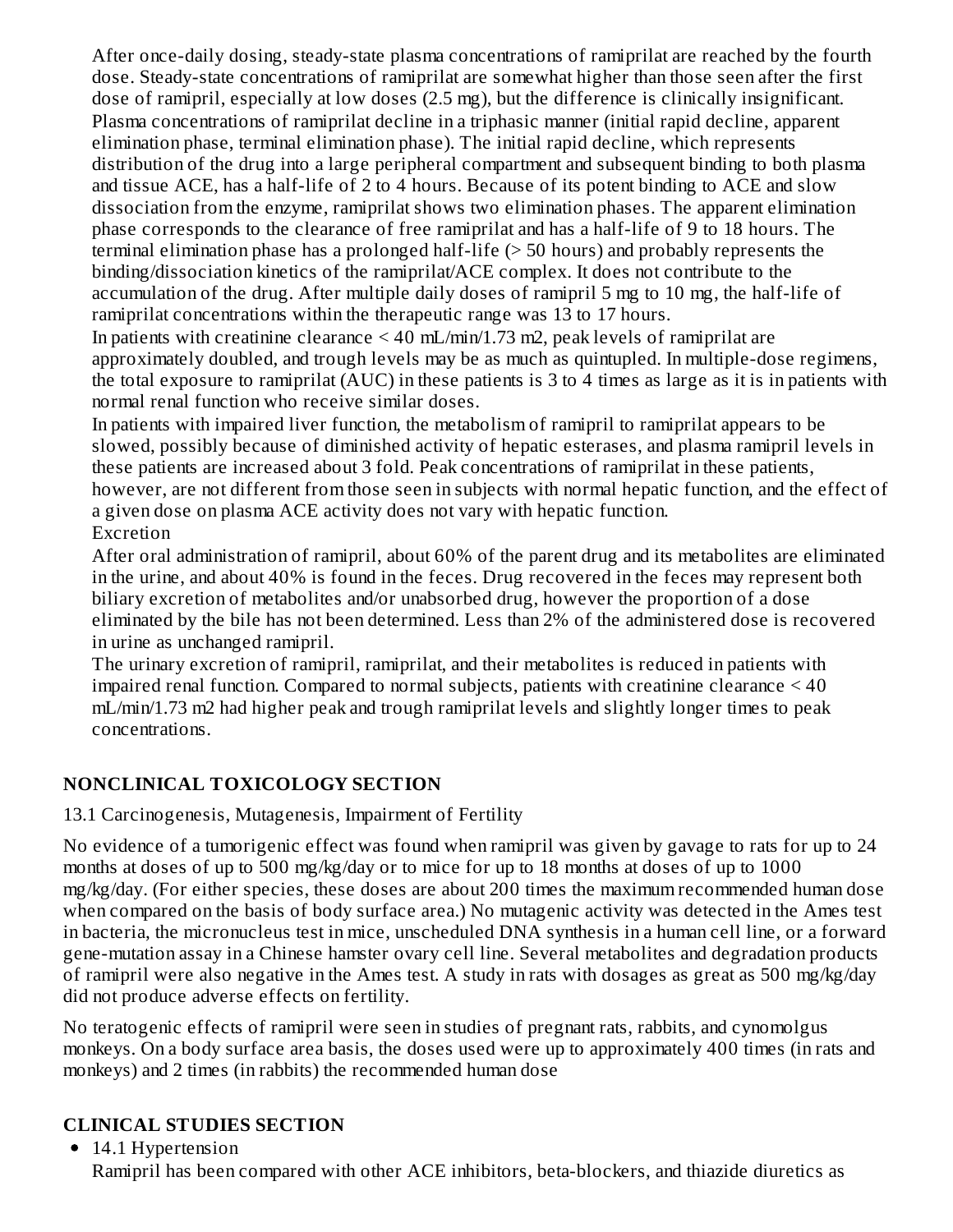monotherapy for hypertension. It was approximately as effective as other ACE inhibitors and as atenolol.

Administration of ramipril to patients with mild to moderate hypertension results in a reduction of both supine and standing blood pressure to about the same extent with no compensatory tachycardia. Symptomatic postural hypotension is infrequent, although it can occur in patients who are salt- and/or volume-depleted [see Warnings and Precautions ( 5.5)]. Use of ramipril in combination with thiazide diuretics gives a blood pressure lowering effect greater than that seen with either agent alone. In single-dose studies, doses of 5 mg to 20 mg of ramipril lowered blood pressure within 1 to 2 hours, with peak reductions achieved 3 to 6 hours after dosing. The antihypertensive effect of a single dose persisted for 24 hours. In longer term (4 to 12 weeks) controlled studies, once-daily doses of 2.5 mg to 10 mg were similar in their effect, lowering supine or standing systolic and diastolic blood pressures 24 hours after dosing by about 6/4 mmHg more than placebo. In comparisons of peak vs. trough effect, the trough effect represented about 50 to 60% of the peak response. In a titration study comparing divided (bid) vs. qd treatment, the divided regimen was superior, indicating that for some patients, the antihypertensive effect with once-daily dosing is not adequately maintained.

In most trials, the antihypertensive effect of ramipril increased during the first several weeks of repeated measurements. The antihypertensive effect of ramipril has been shown to continue during long-term therapy for at least 2 years. Abrupt withdrawal of ramipril has not resulted in a rapid increase in blood pressure. Ramipril has been compared with other ACE inhibitors, beta-blockers, and thiazide diuretics. Ramipril was approximately as effective as other ACE inhibitors and as atenolol. In both Caucasians and Blacks, hydrochlorothiazide (25 or 50 mg) was significantly more effective than ramipril.

Ramipril was less effective in Blacks than in Caucasians. The effectiveness of ramipril was not influenced by age, sex, or weight.

In a baseline controlled study of 10 patients with mild essential hypertension, blood pressure reduction was accompanied by a 15% increase in renal blood flow. In healthy volunteers, glomerular filtration rate was unchanged.

14.3 Heart Failure Post-Myocardial Infarction

Ramipril was studied in the AIRE trial. This was a multinational (mainly European) 161 center, 2006 patient, double-blind, randomized, parallel-group study comparing ramipril to placebo in stable patients, 2 to 9 days after an acute myocardial infarction, who had shown clinical signs of congestive heart failure at any time after the myocardial infarction. Patients in severe (NYHA class IV) heart failure, patients with unstable angina, patients with heart failure of congenital or valvular etiology, and patients with contraindications to ACE inhibitors were all excluded. The majority of patients had received thrombolytic therapy at the time of the index infarction, and the average time between infarction and initiation of treatment was 5 days.

Patients randomized to ramipril treatment were given an initial dose of 2.5 mg twice daily. If the initial regimen caused undue hypotension, the dose was reduced to 1.25 mg, but in either event doses were titrated upward (as tolerated) to a target regimen (achieved in 77% of patients randomized to ramipril) of 5 mg twice daily. Patients were then followed for an average of 15 months, with the range of follow-up between 6 and 46 months.

The use of ramipril was associated with a 27% reduction ( $p = 0.002$ ) in the risk of death from any cause; about 90% of the deaths that occurred were cardiovascular, mainly sudden death. The risks of progression to severe heart failure and of congestive heart failure-related hospitalization were also reduced, by 23% ( $p = 0.017$ ) and 26% ( $p = 0.011$ ), respectively. The benefits of ramipril therapy were seen in both genders, and they were not affected by the exact timing of the initiation of therapy, but older patients may have had a greater benefit than those under 65. The benefits were seen in patients on (and not on) various concomitant medications. At the time of randomization these included aspirin (about 80% of patients), diuretics (about 60%), organic nitrates (about 55%), betablockers (about 20%), calcium channel blockers (about 15%), and digoxin (about 12%).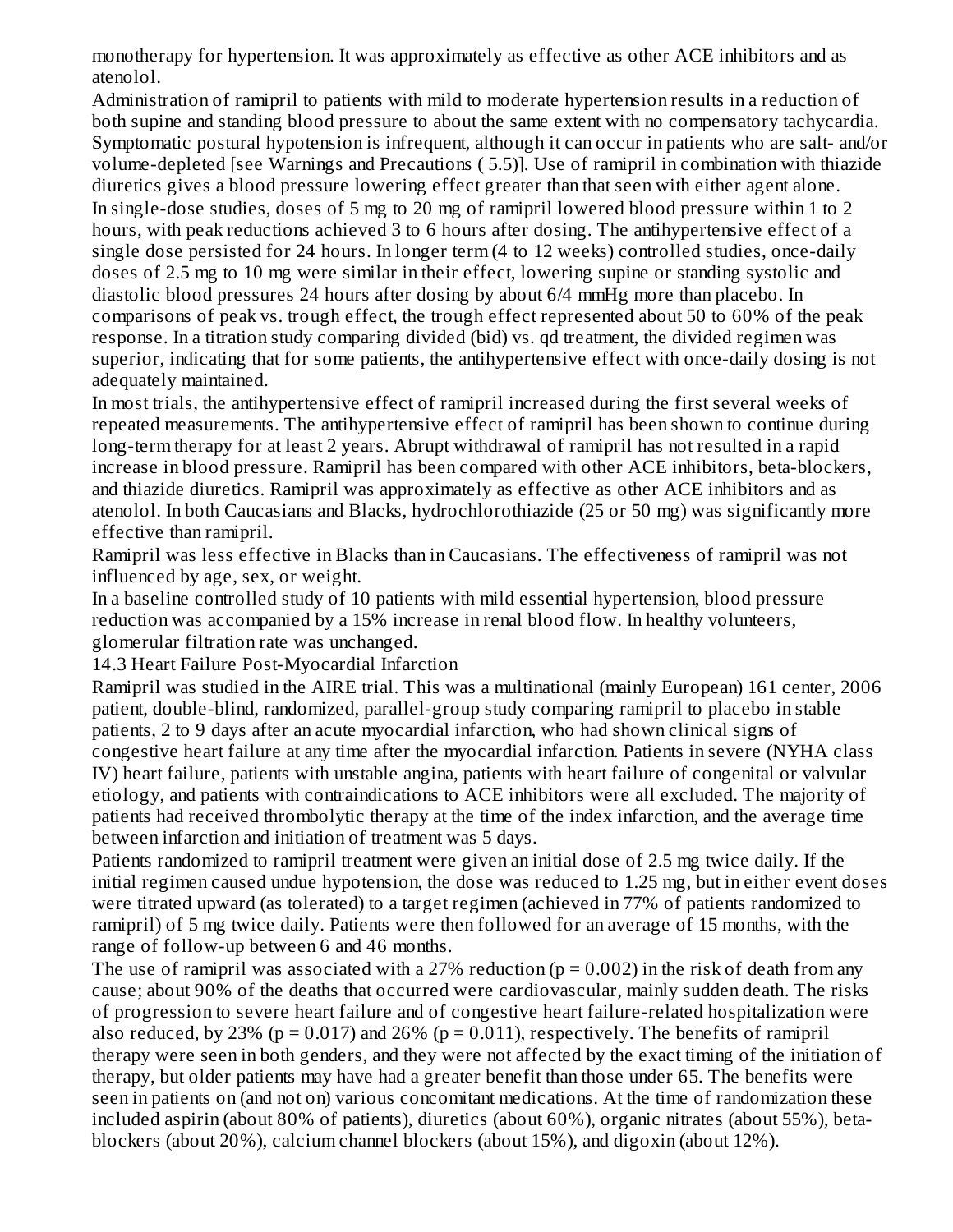#### **PACKAGE LABEL.PRINCIPAL DISPLAY PANEL**



| <b>RAMIPRIL</b>                                            |                                            |                    |                 |                          |                              |  |
|------------------------------------------------------------|--------------------------------------------|--------------------|-----------------|--------------------------|------------------------------|--|
| ramipril capsule                                           |                                            |                    |                 |                          |                              |  |
|                                                            |                                            |                    |                 |                          |                              |  |
| <b>Product Information</b>                                 |                                            |                    |                 |                          |                              |  |
| Product Type                                               | HUMAN PRESCRIPTION DRUG                    | Item Code (Source) |                 |                          | NDC:61919-179(NDC:0093-7438) |  |
| <b>Route of Administration</b>                             | ORAL                                       |                    |                 |                          |                              |  |
|                                                            |                                            |                    |                 |                          |                              |  |
|                                                            |                                            |                    |                 |                          |                              |  |
| <b>Active Ingredient/Active Moiety</b>                     |                                            |                    |                 |                          |                              |  |
|                                                            | <b>Ingredient Name</b>                     |                    |                 | <b>Basis of Strength</b> | Strength                     |  |
| RAMIPRIL (UNII: L35JN3I7SJ) (RAMIPRILAT - UNII:6N5U4QFC3G) |                                            |                    | <b>RAMIPRIL</b> |                          | $10$ mg                      |  |
|                                                            |                                            |                    |                 |                          |                              |  |
| <b>Inactive Ingredients</b>                                |                                            |                    |                 |                          |                              |  |
| <b>Ingredient Name</b>                                     |                                            |                    |                 |                          | Strength                     |  |
| FERROSOFERRIC OXIDE (UNII: XM0 M8 7F357)                   |                                            |                    |                 |                          |                              |  |
| GELATIN (UNII: 2G86QN327L)                                 |                                            |                    |                 |                          |                              |  |
| ANHYDROUS LACTOSE (UNII: 3SY5LH9 PMK)                      |                                            |                    |                 |                          |                              |  |
| STARCH, CORN (UNII: O8232NY3SJ)                            |                                            |                    |                 |                          |                              |  |
|                                                            | <b>PROPYLENE GLYCOL (UNII: 6DC9Q167V3)</b> |                    |                 |                          |                              |  |
| <b>SHELLAC</b> (UNII: 46 N107B71O)                         |                                            |                    |                 |                          |                              |  |
| SO DIUM STEARYL FUMARATE (UNII: 7CV7WJK4UI)                |                                            |                    |                 |                          |                              |  |
| TITANIUM DIO XIDE (UNII: 15FIX9 V2JP)                      |                                            |                    |                 |                          |                              |  |
| POTASSIUM HYDRO XIDE (UNII: WZH3C48M4T)                    |                                            |                    |                 |                          |                              |  |
| FD&C BLUE NO. 2 (UNII: L06K8R7DQK)                         |                                            |                    |                 |                          |                              |  |
| INDIGOTINDISULFONATE SODIUM (UNII: D3741U8K7L)             |                                            |                    |                 |                          |                              |  |
|                                                            |                                            |                    |                 |                          |                              |  |
| <b>Product Characteristics</b>                             |                                            |                    |                 |                          |                              |  |
| blue (po wder blue)                                        |                                            |                    |                 |                          |                              |  |